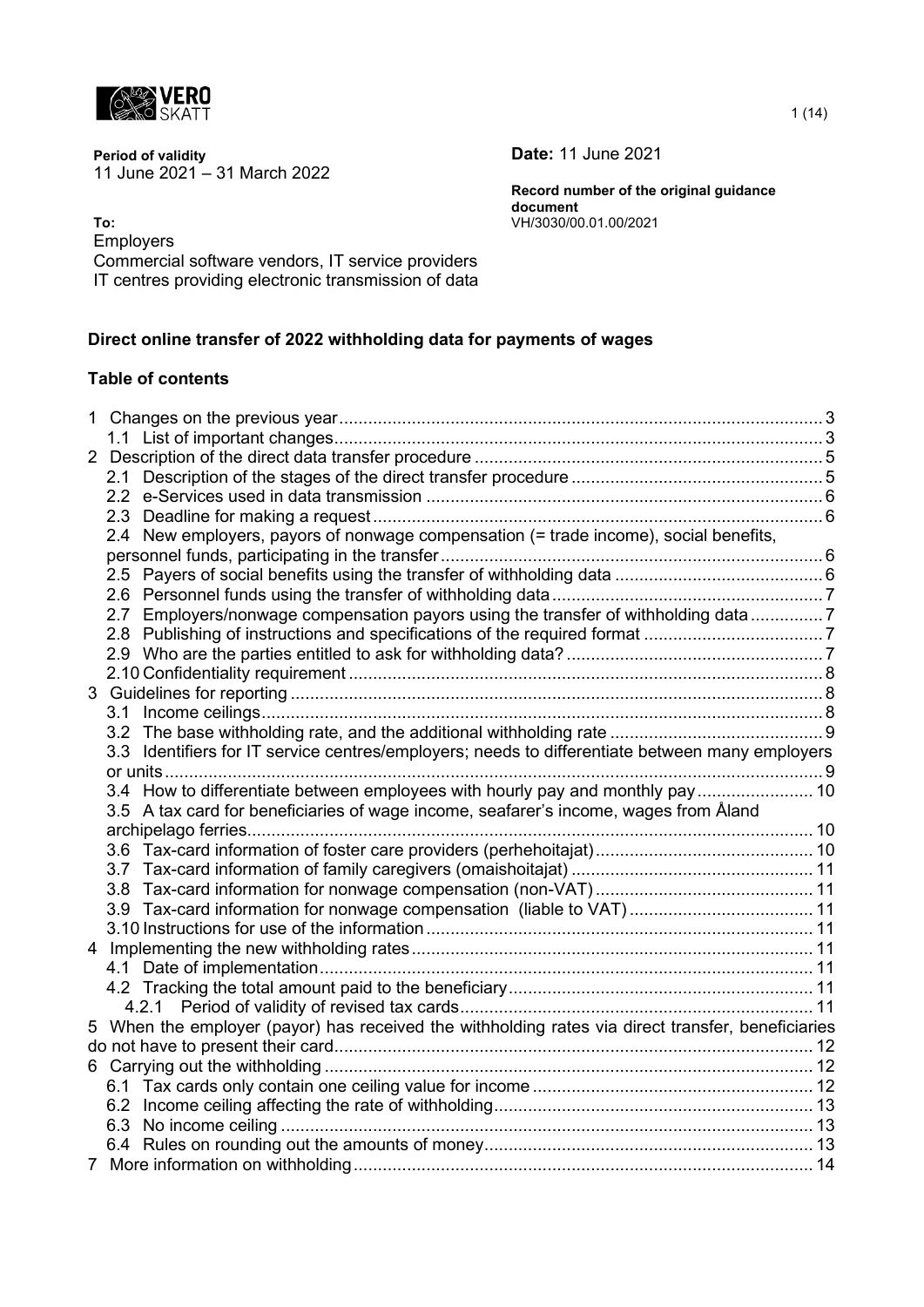

Enclosures:

Direct transfer of withholding information for payments of wages / Specification of the required data format for the 2022 year of withholding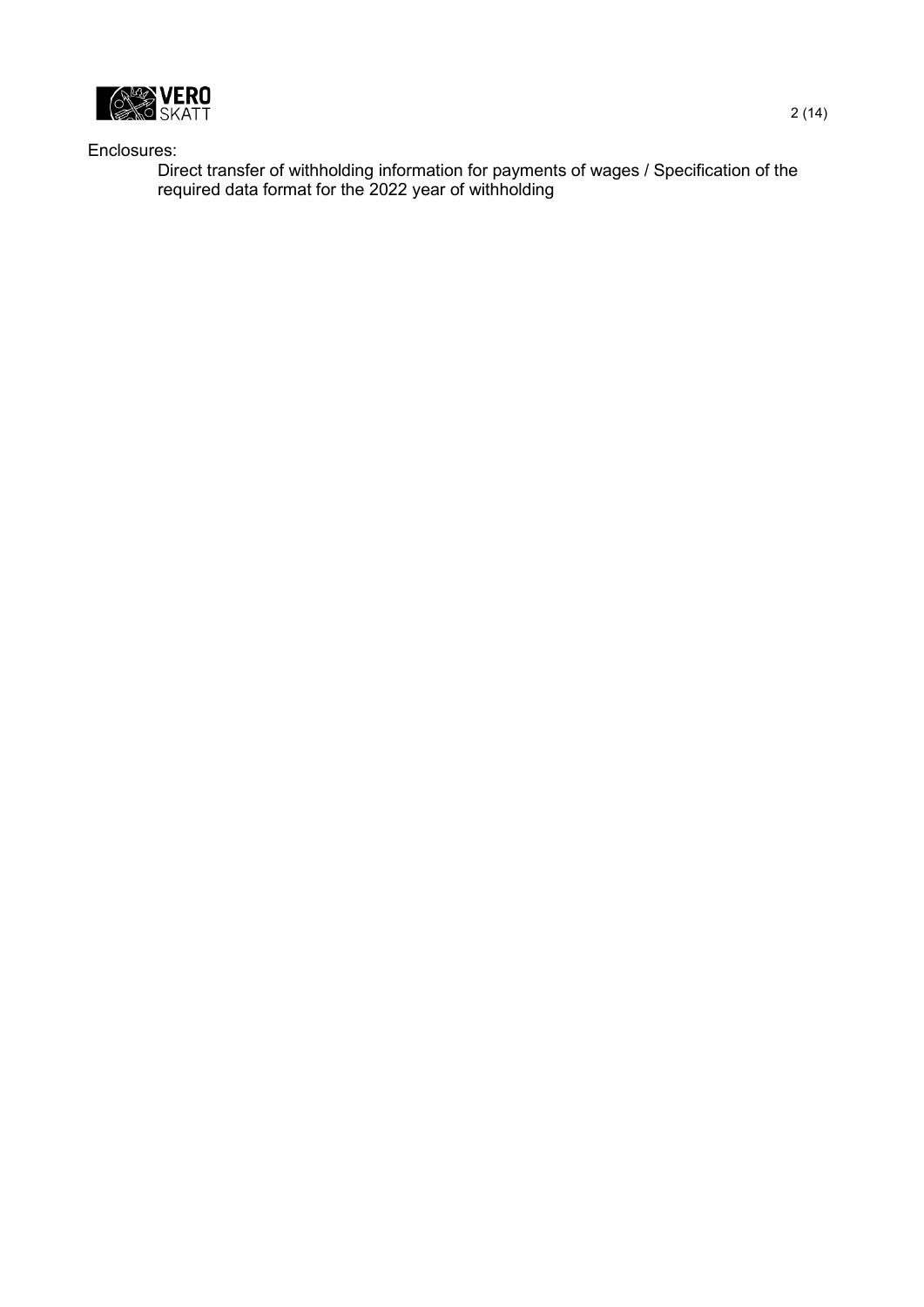

# **Direct online transfer of 2022 withholding data for payments of wages**

This translation in English is not official. For official guidance, refer to the original instruction memoranda in Finnish and Swedish, record no **VH/3030/00.01.00/2021**.

This document discusses the process of direct data transfer for the 2022 year concerning withholding rates. The answer files that the Tax Administration sends back to the employers contain information for basic tax cards. The percentage rates displayed are the withholding rates to be applied to wages, and to income consisting of family caregiver's fees, foster care provider's fees, reimbursement for expenses, nonwage compensation (with VAT or without VAT), and social benefits. They can be applied on other types of earned income as well. This requires that the provisions of the Prepayment Act, the Prepayment Decree, and the Official Decision of the Finnish Tax Administration on the Methods and Rates of Withholding are followed.

## <span id="page-2-0"></span>**1 CHANGES ON THE PREVIOUS YEAR**

Some changes were made to the 2022 guidance and the 2022 specification of the required data format, mostly related to the dates and the year. In addition, instructions for secure sign-in were updated.

This guidance now has the new section "1.2 Specific instructions on direct-transferred data", containing instructions for preparing the request files for withholding rate information of beneficiaries of social benefits, and of beneficiaries of "trade income" i.e. nonwage compensation for work.

#### <span id="page-2-1"></span>**1.1 List of important changes**

Updates were made to the instructions for signing in securely. As of 31 August 2021, the Tax Administration's e-services and the Incomes Register can no longer be accessed with Katso authorisations, Katso IDs and passwords. For further instructions on user identification and the relevant requirements for this information flow, click here.

This specification sets out the requirements of file formatting that come into force 28 September 2021 and continue to be in force until a new version of this specification is released.

The deadline for 2022 request files 15 February 2022. The deadline is on this date (at mid-month) because some employees are paid wages only at the end of the month. New tax cards will be effective from 1 February 2022. Employers should send their request files early enough so they can receive the answers on time and also check them. There may be some workers whose withholding information is not included in the answer file. In these circumstances, the employer should contact the individuals not included in the answer, in order to ask them to present their revised tax cards to the employer. The most frequently occurring reason for an employee to not be included the answer file is that the Tax Administration has not prepared a tax card for the category of income that the request file refers to. In this case, the individual worker must first estimate the amounts of his or her income and deductions for the year, and then send the amounts to the Tax Administration in order to get a tax card. This can be done through MyTax, the Tax Administration's telephone service, or in person at a tax office.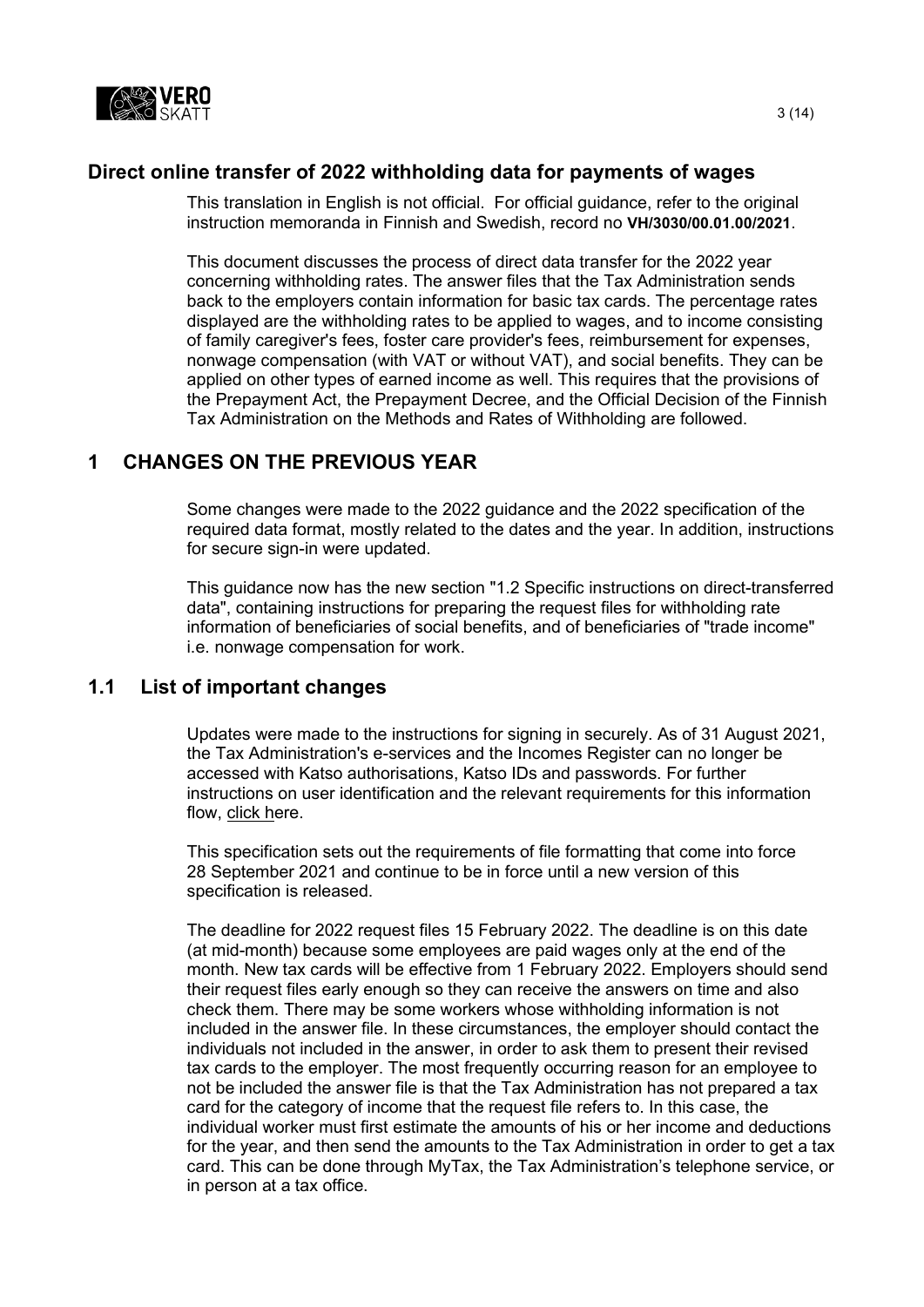

The present memorandum now refers to year 2022.

#### **1.2 Specific instructions on direct-transferred data**

#### **1.2.1 Withholding percentage rate for wages, for payors of social benefits**

The practice has been to implement the basic tax-card withholding rates, actually designed for wage income, when paying out social benefits to recipients. The payors have received the rate information through the direct transfer of data. However, the payors that pay out benefits have had to increase the rate in order to make it reach the minimum level of withholding rates.

Rules concerning minimum rates are found in the Tax Administration's Official Decision on the methods and rates of withholding. According to these rules, payors must withhold more tax on benefits than on wages. The reason for this difference is that the tax-deductions available to recipients of benefits are smaller than the taxdeductions available to wage earners. If a revised tax card is issued to an individual taxpayer who expects to receive a social benefit, the payor must implement the rate indicated on the revised tax card.

Payors that pay out social benefits must enter "1" as the value of "The payor is" (position 53 of the direct-transfer request; value "1" means The payor is a payer of a social benefit") and "1" as the Request category (position 51; value "1" means "Request for withholding data on non-seafarers' pay from primary employment"). In addition, they must fill in the other required information, i.e. differentiate between employees paid on an hourly basis and those paid on a monthly basis (position 50), etc. in accordance with the Specification of data records. In this case, the answer file going to the payor will contain tax-card information intended for payors of benefits, including the withholding rate and a value for the recipient's income ceiling.

#### **1.2.2 Trade income**

Starting 2021, the request file can additionally contain specific requests for a withholding rate applicable to trade income, i.e. nonwage compensation (which may be paid to a person with a VAT registration or to a person without a VAT registration). It should be pointed out that the normal procedure is to issue specific tax cards to beneficiaries of trade income; for this reason, these cards are not included when the income ceiling for wages is determined, and they do not affect the withholding rate on wages. If the payor relies on electronic request files and answer files when obtaining the withholding rates, it is no longer necessary to keep track on whether the answer file indicates a basic tax-card rate or that of a revised tax card. It is enough if the payor refers to the right category of income when sending the request.

Further information on the tax cards intended for trade income is available on tax.fi: Income from freelance work, receipts of trade income.

Request files contain the following selections under Request category (position 51) for the payors that pay out nonwage compensation, i.e. trade income: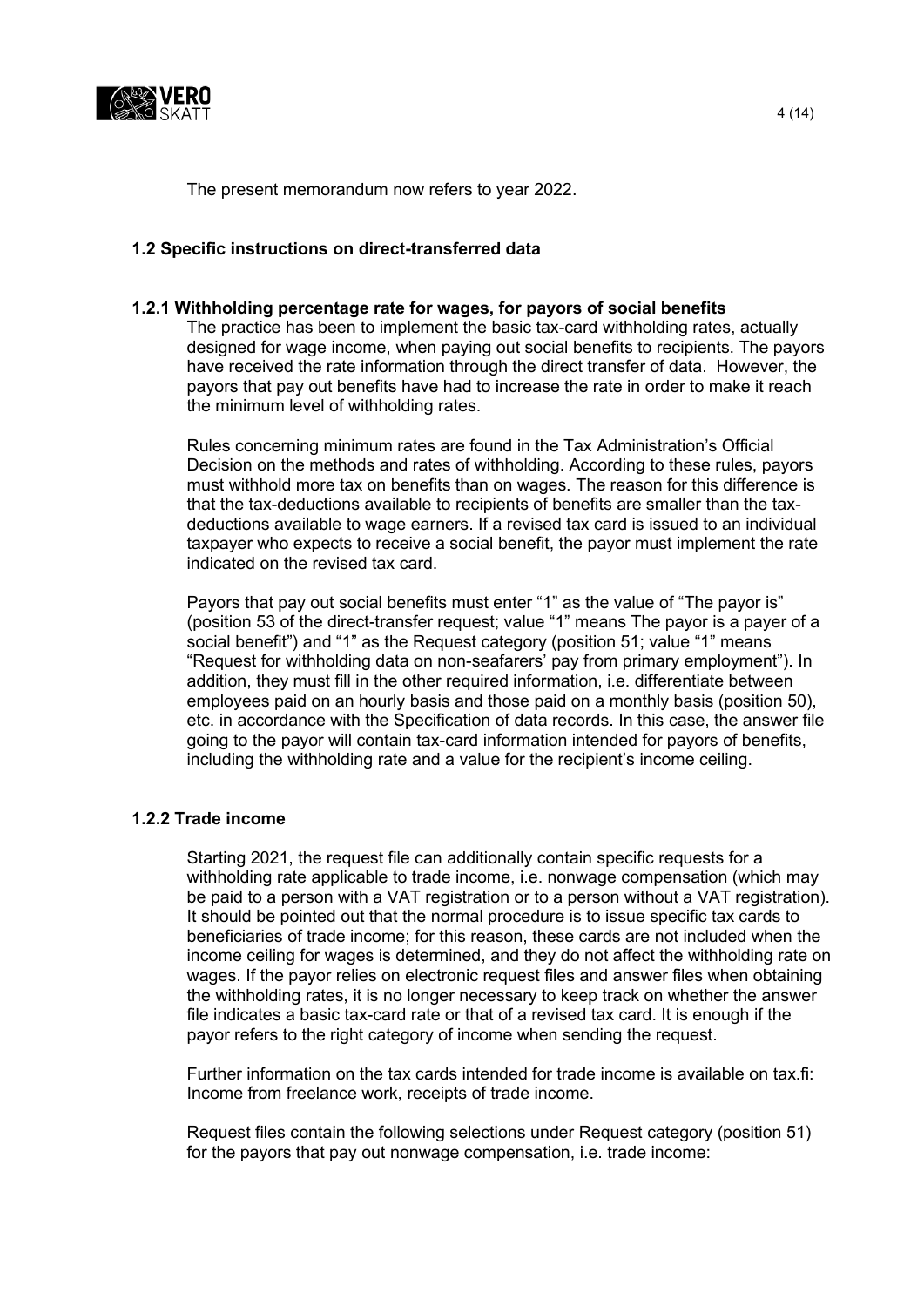

5 = Nonwage compensation paid to a non-VAT-registered person, request for withholding rate

6 = Nonwage compensation paid to a VAT-registered person, request for withholding rate

The place in the information flow for filling in the Business ID (positions 37-49) is the same for payors of trade income and for employers.

The payor must indicate its Role as the same as the employer (the value of position  $53 = 3$ ).

Trade income (VAT) only has the withholding rate information on the answer file (positions 92-95). No money should be withheld on a VAT amount that is paid out.

The answer file sent to a payor of trade income contains a withholding rate (in pos. 92-95), income ceiling (in pos. 96-106), and the additional withholding rate (in 107-110).

The Tax Administration implements a calculation formula for the proportionalized ceiling value for 1 February to 31 December 2022 (positions 96-106). The formula is explained under Section 18 of the Specification of data records.

#### **1.3 The newly introduced Vero API interface**

The new API called "withholding rates for payors — Ennakonpidätystiedot maksajille" provides an alternative way to access the direct-transfer process described in this guidance.

After secure login, payors or their representatives can use the API to search the recipients' withholding details before each payment is made, referring to both basic and revised tax cards.

For more information on the Vero API offerings, visit our API guides on tax.fi.

# <span id="page-4-0"></span>**2 DESCRIPTION OF THE DIRECT DATA TRANSFER PROCEDURE**

#### <span id="page-4-1"></span>**2.1 Description of the stages of the direct transfer procedure**

The process discussed in this document is that the Finnish Tax Administration sends the employees' withholding rate information to employers, to payors of social benefits, or to personnel funds. The Tax Administration delivers the withholding information on the basis of requests made by employers concerning individual workers, by payors of social benefits concerning individual recipients, or by personnel funds concerning individual fund members. Requests must comply with the specification of the required format and they must be submitted to the Tax Administration online. The employer, payor of benefits, or personnel fund must complete the request file as specified and give sufficient identification data for each worker.

We send back our answer files to employers, benefit payors, personnel funds, using the same data transfer service as they had used.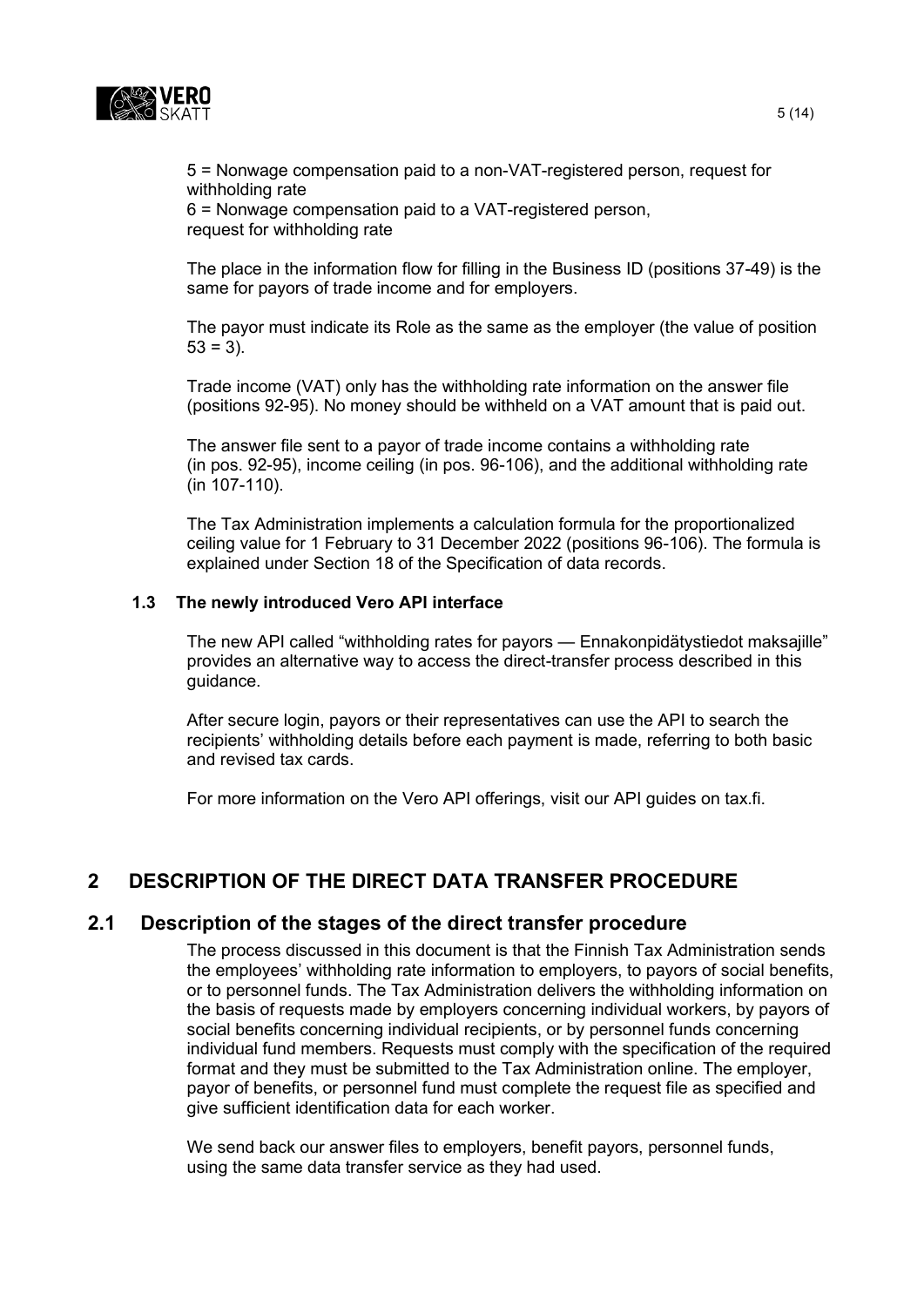

### <span id="page-5-0"></span>**2.2 e-Services used in data transmission**

To send the data to us, use the ilmoitin.fi gateway maintained by the Tax Administration, or use a service offered by a Tyvi service provider. Filings via any other data medium such as a CD-rom or a USB memory device are not accepted. More information on electronic filing is available at ilmoitin. fi and tyvi. fi en.

In order for the data transmission to succeed, the payor's accounting software must be able to create files that comply with the requirements of the Specification. It is the responsibility of commercial software vendors or system administrators to make sure of this. It is the responsibility of the employer, other payor, or his representative that the e-file is successfully sent either via Ilmoitin.fi or via Tyvi services.

Commercial software vendors must run the necessary checks (at Ilmoitin.fi > *Check*) on the files before sending them for the first time. This step will ensure a secure and problem-free transfer of data.

To sign in securely to the e-Services, the employer or IT service centre must obtain a User ID and/or authorisation from the company they represent. Tax Administration eServices require secure sign-in. For more information, visit the [suomi.fi](https://www.suomi.fi/frontpage) website.

We send back our answer files to payors using the same data transfer service as they had used. In accordance with our current plans, we start sending back the answer files in mid-December. The data is sent back to requesters as soon as it is ready.

Specifications are on a separate memorandum, listing all the required data elements and explaining the structure and formats of the request file.

#### <span id="page-5-1"></span>**2.3 Deadline for making a request**

Employers and others must submit their requests by **15 February 2022** to the Tax Administration. If request files arrive later, the Tax Administration will refrain from responding to them.

### <span id="page-5-2"></span>**2.4 New employers, payors of nonwage compensation (= trade income), social benefits, personnel funds, participating in the transfer**

New employers, other payors of nonwage compensation and benefits, or personnel funds, participating in the direct online data transfer process need not send any advance notice to the Tax Administration. There is no need to sign a contract with the Tax Administration when you participate in the online data exchange with requestand-answer files for the first time. However, participants must closely follow the instructions and the updates made to them.

The Finnish Tax Administration's contact information can be found in the specification of the required data format.

#### <span id="page-5-3"></span>**2.5 Payers of social benefits using the transfer of withholding data**

If you are a payor of taxable social security benefits, unemployment relief, insurance indemnities or comparable taxable benefits, you should give "1" as the value of (position 53 –) "Payor is". Employers or nonwage-compensation payors must not enter value "1" – they can enter "3" or leave the position blank.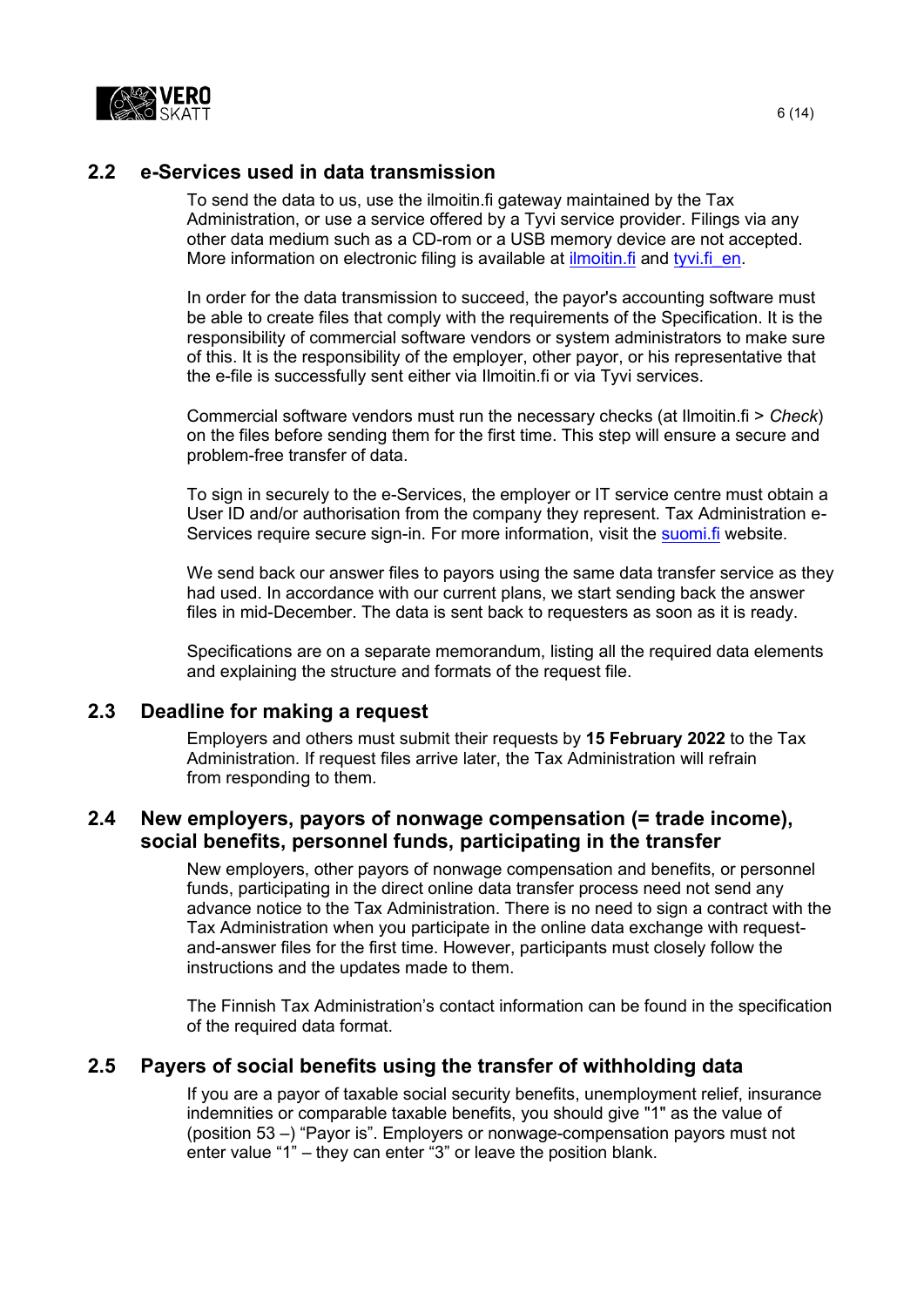

## <span id="page-6-0"></span>**2.6 Personnel funds using the transfer of withholding data**

If you are a payor of taxable personnel-fund units, you should give "2" as the value of (position  $53 -$ ) "Payor is".

In addition, position 37-49 must in the case of a personnel fund contain the employer's Business ID to indicate the underlying employer i.e. the employer for which the fund unit is going to be paid out.

If the payor is an employees' mutual fund, it must apply the additional rate of withholding. This is because the direct-transferred information on withholding rates relates to the basic tax cards intended for employers that pay out wages.

Under § 12 of the prepayment decree (Ennakkoperintäasetus (821/2018)), the amount to be withheld on a fund share or profit-surplus, paid out by an employees' fund, must be calculated at the additional rate. This rate is stated on the recipient's tax card. Alternatively, the amount can be calculated as instructed by a revised tax card, which has been issued expressly for this purpose, and a basic withholding rate, an additional rate, and an income ceiling are stated on that card.

### <span id="page-6-1"></span>**2.7 Employers/nonwage compensation payors using the transfer of withholding data**

Employers that pay wages and other payors that pay nonwage compensation i.e. trade income can enter value "3" into "Payor is" (position 53) or leave that position blank.

## <span id="page-6-2"></span>**2.8 Publishing of instructions and specifications of the required format**

Instructions and Specifications are posted each year at tax.fi > About us > > Information and material on taxation > [IT\\_developers](http://www.vero.fi/fi-FI/Syventavat_veroohjeet/Sahkoinen_asiointi/Kehittajat) > [Data\\_format\\_specifications](http://www.vero.fi/fi-FI/Syventavat_veroohjeet/Sahkoinen_asiointi/Kehittajat/Tietuekuvaukset) > [Direct data transfers and other e-filings.](https://www.vero.fi/en/About-us/information_and_material_on_taxatio/it_developer/data-format-specifications/specifications__direct_data_transfers_a/)

Instructions are issued in new versions every year, because there is some variation from year to year due to the irregularity associated with withholding rates, their dates of coming into force, and the deadline dates for the filing of direct-transfer requests. Commercial software vendors, payors of pensions and all other preparers of request files should therefore adapt to regularly occurring changes of data formats every year. Ordinarily, the updates of instructions and guidance are published in August or September.

#### <span id="page-6-3"></span>**2.9 Who are the parties entitled to ask for withholding data?**

The Tax Administration delivers withholding rates by direct online transfer to employers under section 17 (1), paragraph 1 of the Act on the public disclosure and confidentiality of tax information (1346/1999). Notwithstanding the confidentiality obligation, the Tax Administration may disclose information to employers or other payers on the withholding tax rate and other information required for payment of withholding tax related to taxpayers as specified by the employer/payer.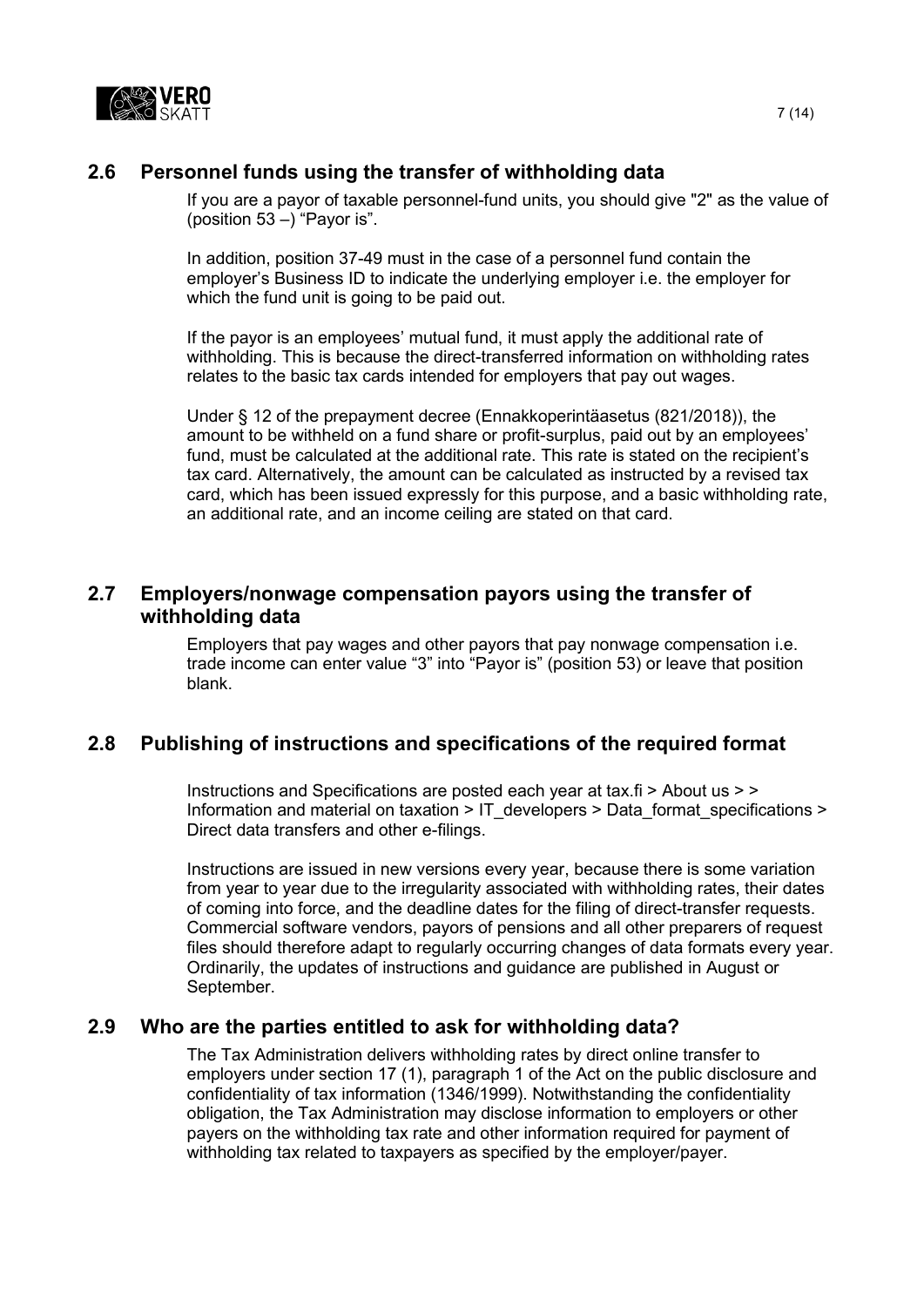

Employers have the right to collect the data that are needed for withholding, and the right to store such data in their payroll accounting systems. The request filing must be limited to cover the individuals who actually work for the employer at the time when the withholding data is in force. If any organisation or individual maintains a register in such a way that neglect is evident with respect to the protection of personal information of natural persons within the meaning of the EU General Data Protection Regulation 2016/679 (GDPR) and the Finnish Data Protection Act (1050/2018), it is regarded as a punishable offence involving an obligation to pay damages.

#### <span id="page-7-0"></span>**2.10 Confidentiality requirement**

The withholding data transmitted to the payors are confidential. Pursuant to § 12 of the Act on Public Disclosure and Confidentiality of Tax Information, they may not be used for any other purposes than what is their intended purpose. The only permissible purpose is the withholding of tax.

Provisions on non-disclosure and prohibition of information misuse are found in § 22 and § 23 of the Act on the Openness of Government Activities (621/1999). Anyone processing the information must keep it confidential under the provisions of the legislation. They must not use it for their personal benefit or for the benefit of another, nor to the detriment of any third parties.

Whoever handles individual taxpayers' (=employees') withholding data must also consider the obligations of the Controller of a database within the meaning of the EU General Data Protection Regulation 2016/679 (GDPR) and the Finnish Data Protection Act (1050/2018), including the obligation to adhere to the agreed purposes of use, the obligation to protect the data and the obligation to inform the individuals whose data is being captured.

When any information becomes obsolete and unnecessary, delete it from the system.

The confidentiality requirements under the GDPR and the Data Protection Act concern all those who handle withholding data at employer companies, accounting firms or IT centres

The database of the Tax Administration makes a log of the users who send in request filings and of the employers (and others) who have been given the withholding data.

## <span id="page-7-1"></span>**3 GUIDELINES FOR REPORTING**

#### <span id="page-7-2"></span>**3.1 Income ceilings**

The tax-card calculation causes all cards to have only one ceiling value, applicable on wages, seafarer's income, Åland's ferry income, social benefits, depending on the type of income defined under Request category – position 51. Positions 62 to 71 include a single income ceiling that will remain in force for the entire period of validity of the card.

Income in the form of family caregiver's fees, reimbursement for expenses, foster care fees and nonwage compensation (non-VAT) has the ceiling value in positions 96–106 in the answer file (in accordance with types of income defined in the request file under Request category – position 51.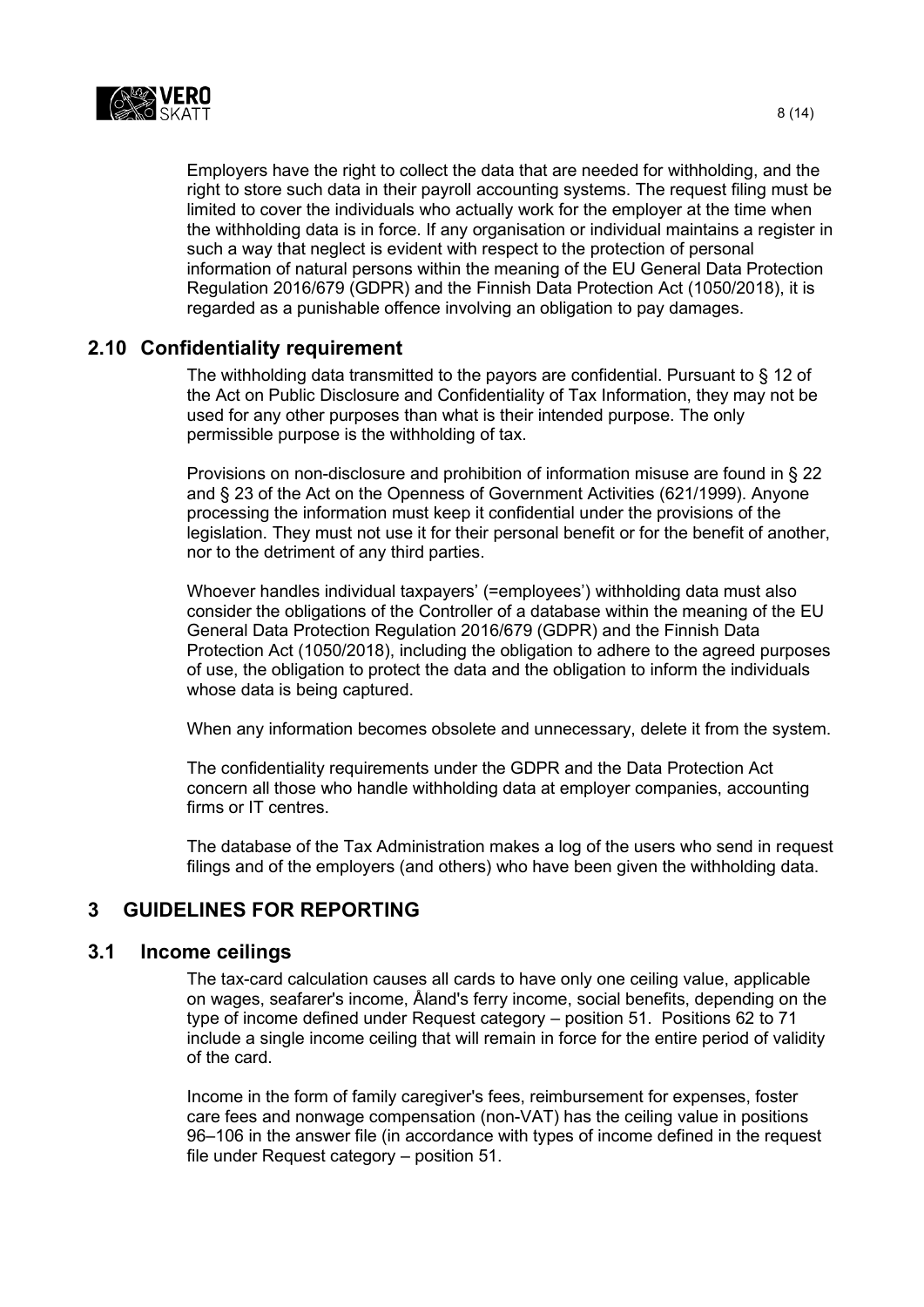

In the case of nonwage compensation (VAT-liable), no income ceiling is indicated.

# <span id="page-8-0"></span>**3.2 The base withholding rate, and the additional withholding rate**

The answer file indicates the rates for basic withholding and additional withholding as percentages – decimal figures – containing one decimal point. At present, and contrary to earlier practice, the answer file contains decimal separator characters, for example: 25,5

## <span id="page-8-1"></span>**3.3 Identifiers for IT service centres/employers; needs to differentiate between many employers or units**

All requests must contain both the Business ID of the party that requests the information and the Business ID of the employer. Both identifiers are required. Only the currently valid, officially issued Business IDs can be used as identifiers. You cannot identify any requester with a Business ID that is no longer valid. *Any party requesting data transfer* must give their Business ID or sub-accounting unit ID. They cannot identify themselves with a personal identity code. *Employers* either give their Business ID, their sub-accounting unit ID or their Finnish personal identity code. However, the primary identifier for all employers is the Business ID. The use of a Finnish personal identity code is only permitted if no Business ID has been issued to the employer.

If the employer has not engaged the services of an IT centre, they must have a Business ID. In this case, the employer's Business ID must be entered twice — first as the party asking for data transfer, and then as the employer.

The Tax Administration prepares a single answer file that corresponds to the setup of the request file in its entirety.

IT centres can make use of the employers' Business IDs when they pass on the data to each employer. Filers may enter any other pertinent data for purposes of differentiation in position 50 (employees with hourly pay =1, and employees paid monthly =2), in position 52, or in positions 54 to 61. The Tax Administration does not use or alter the data content of these positions.

> **Example 1:** Employer asks for withholding data, without engaging the services of an IT service centre for sending the request file to the Tax Administration. The employer must enter its company Business ID as the "party requesting data transfer" (positions 24 to 36), then entering it again as the "Employer's Business ID" (positions 37 to 49).

Entries:

Positions 24 - 36 0333333-2 (company Business ID) Positions 37 - 49 0333333-2 (company Business ID)

**Example 2:** An IT software service centre handles the online information interchange for many corporate clients that are employers. The IT centre enters its Business ID as the "party requesting data transfer" i. e. the filer (positions 24 to 36). Then it enters the client employers' Business IDs as "Employer's Business ID" (positions 37 to 49) as appropriate, according to who the employer of the employee being requested is.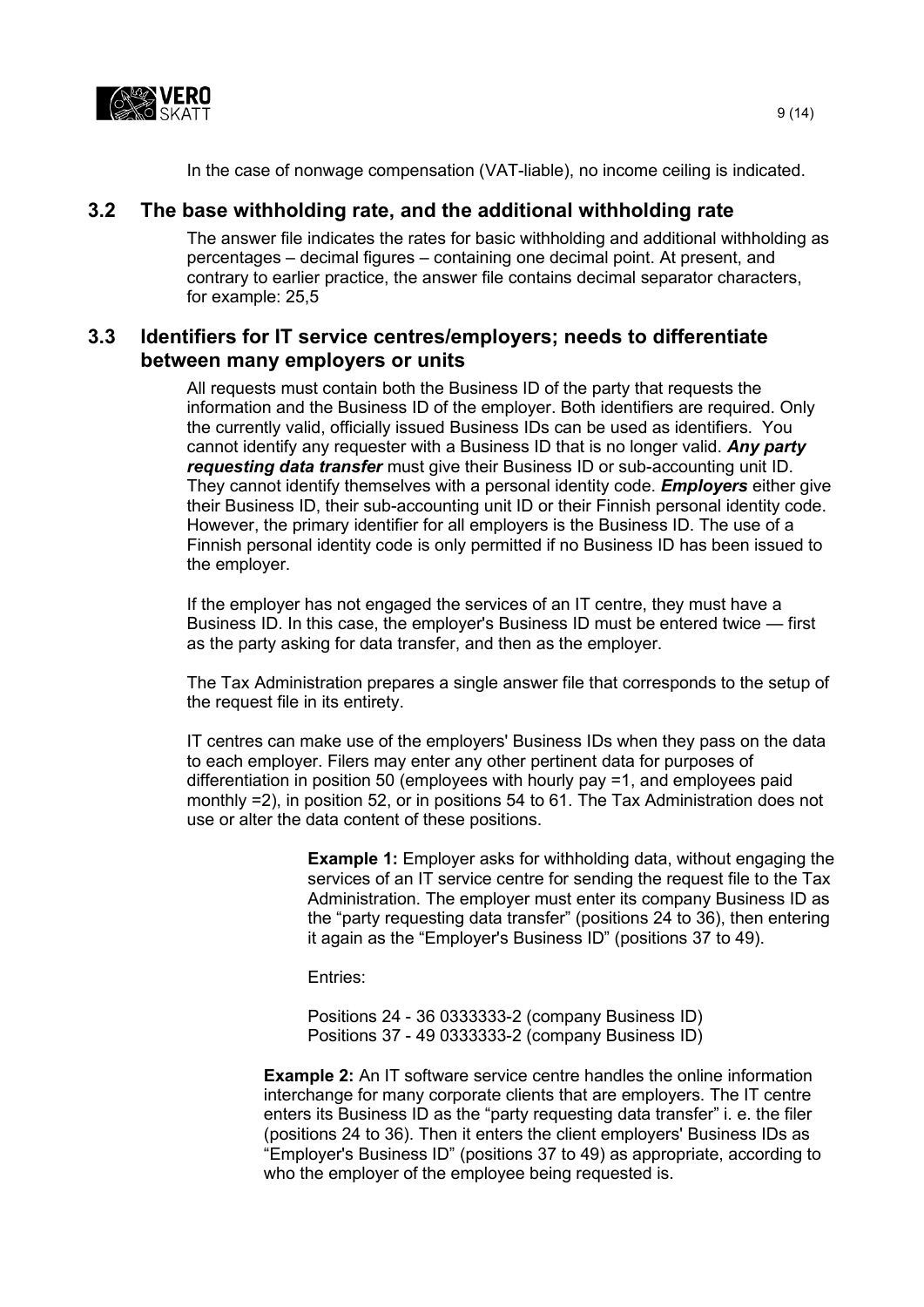

Entries:

For the first employer: Positions 24 - 36 0123456-2 (company Business ID of the IT centre) Positions 37 - 49 0333333-7 (the client's i.e. the first employer's Business ID)

For the second employer: Positions 24 - 36 0123456-2 (company Business ID of the IT centre) Positions 37 - 49 0444444-2 (the client's i.e. the second employer's Business ID)

## <span id="page-9-0"></span>**3.4 How to differentiate between employees with hourly pay and monthly pay**

Employers who want to differentiate between employees paid on an hourly basis and those paid on a monthly basis can use the additional space in the request file. In this case, the Tax Administration will only send one answer file, which either the employer or the IT centre must then sort out between the different employees.

# <span id="page-9-1"></span>**3.5 A tax card for beneficiaries of wage income, seafarer's income, wages from Åland archipelago ferries**

When making the request, the employer either asks for withholding data, filling in position 51, either for pay from employment for non-seafarers (1) or for seafarer's income (2) or for pay received for working on board the Åland Islands ferry (4).

In the answer file, the Tax Administration delivers the withholding data for the type of income requested. The positions 62-73 in the answer file contain one income ceiling for wage income or seafarer's income. Its positions 75-78 indicate the basic withholding percentage rate, and its positions 86-89 – the additional rate.

In the case of pensioners who are beneficiaries of wage income, the tax card issued to them is a similar card with one income ceiling i.e. a card comparable to the tax card of a full-time wage earner.

## <span id="page-9-2"></span>**3.6 Tax-card information of foster care providers (perhehoitajat)**

Municipalities that pay compensation to foster care providers (foster care provider's fee + reimbursement for expenses) can submit requests for withholding data with the categorisation value "3" (position 51) "Request for withholding data on a family caregiver's fee, a foster care provider's fee, and reimbursement".

If the answer file contains a withholding rate, an income ceiling, and an additional percentage, the payer municipality can withhold tax on the care provider's pay according to that information. If the foster care provider presents a revised tax card for foster care provider's fee, the revised card is to be used. If the system does not return any answer file, the foster care provider must be asked to present their tax card.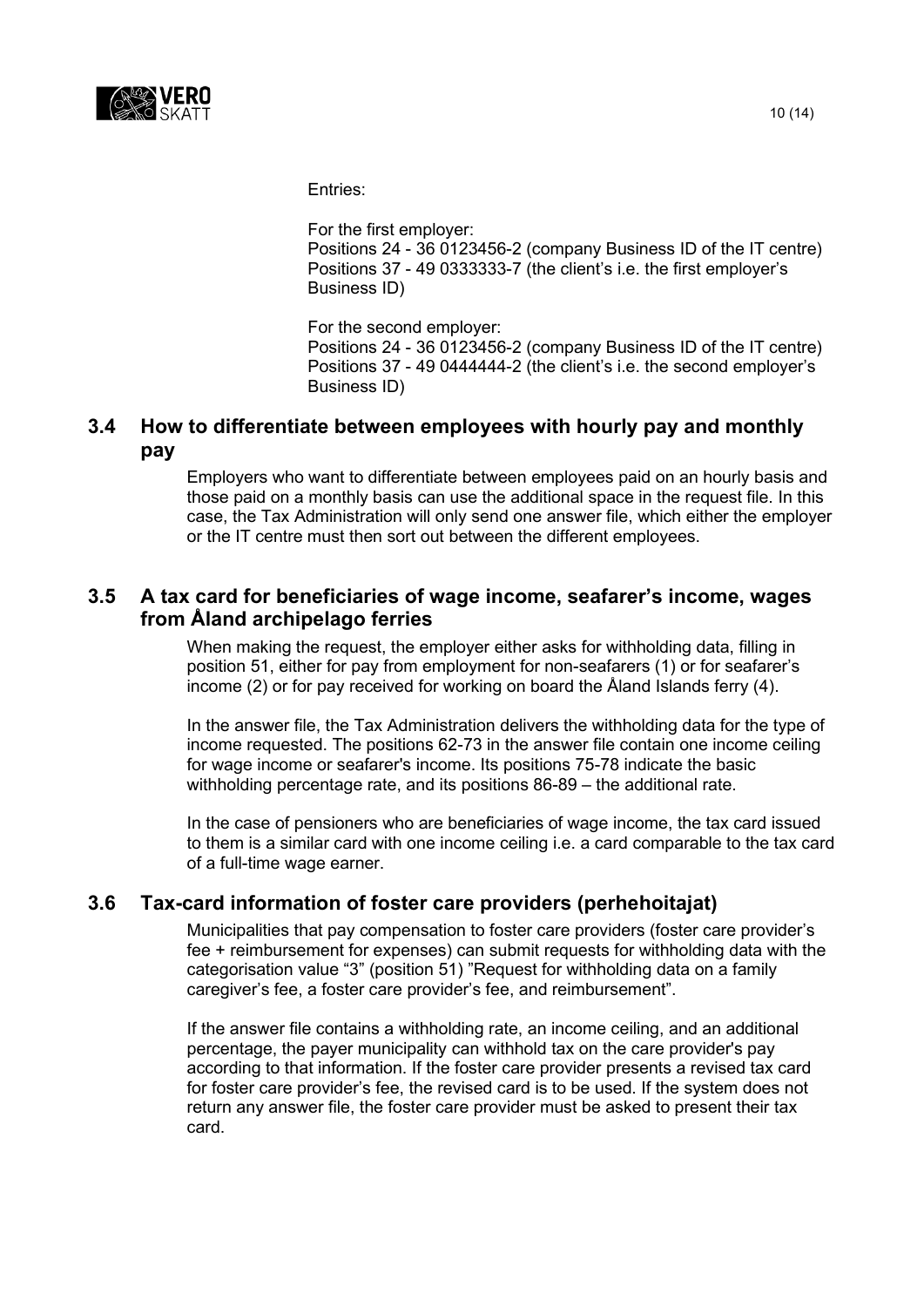

# **3.7 Tax-card information of family caregivers (omaishoitajat)**

<span id="page-10-0"></span>Municipal entities that pay compensation to family caregivers can submit requests for withholding data with the categorisation value "3" (position 51) "Request for withholding data on a family caregiver's fee, a foster care provider's fee, and reimbursement".

### <span id="page-10-1"></span>**3.8 Tax-card information for nonwage compensation (non-VAT)**

Payors of nonwage compensation (to non-VAT-liable beneficiaries) can now ask for withholding rates. The category (position 51) for these requests is "5" — Nonwage compensation (non-VAT) withholding rate".

### <span id="page-10-2"></span>**3.9 Tax-card information for nonwage compensation (liable to VAT)**

Payors of nonwage compensation (to beneficiaries that are liable to VAT) can now ask for withholding rates. The category (position 51) for these requests is "6" — Nonwage compensation (liable to VAT) withholding rate".

## <span id="page-10-3"></span>**3.10 Instructions for use of the information**

If the answer file contains a withholding rate, an income ceiling, and an additional percentage for the category of income that had been requested, (and in the case of nonwage compensation, only the withholding rate) the payor has enough information in order to withhold tax on the amount it pays to the beneficiary.

However, if the beneficiary were to present a new, revised tax card to the payor, that card must be used instead. If the system does not return any answer file, the payor must ask the beneficiary to present his or her tax card.

## <span id="page-10-4"></span>**4 IMPLEMENTING THE NEW WITHHOLDING RATES**

#### <span id="page-10-5"></span>**4.1 Date of implementation**

The planned effective date of new withholding rates is **1 February 2022**.

Even though the Tax Administration sends back the answer files to employers in advance (e.g. during the previous calendar month), the employer must not apply the new rates to any withholding until the effective date. This means that in January 2022, the withholding on any wages will continue to be based on the old withholding rates that were valid 31 December 2021.

However, the employers whose employees have provided revised tax cards that enter into force in January 2022 must withhold taxes according to the revised rates.

#### <span id="page-10-6"></span>**4.2 Tracking the total amount paid to the beneficiary**

#### <span id="page-10-7"></span>**4.2.1 Period of validity of revised tax cards**

Revised tax cards are effective from their issue date to the end of the year. The income limit is monitored from the entry into force of the revised tax card until the end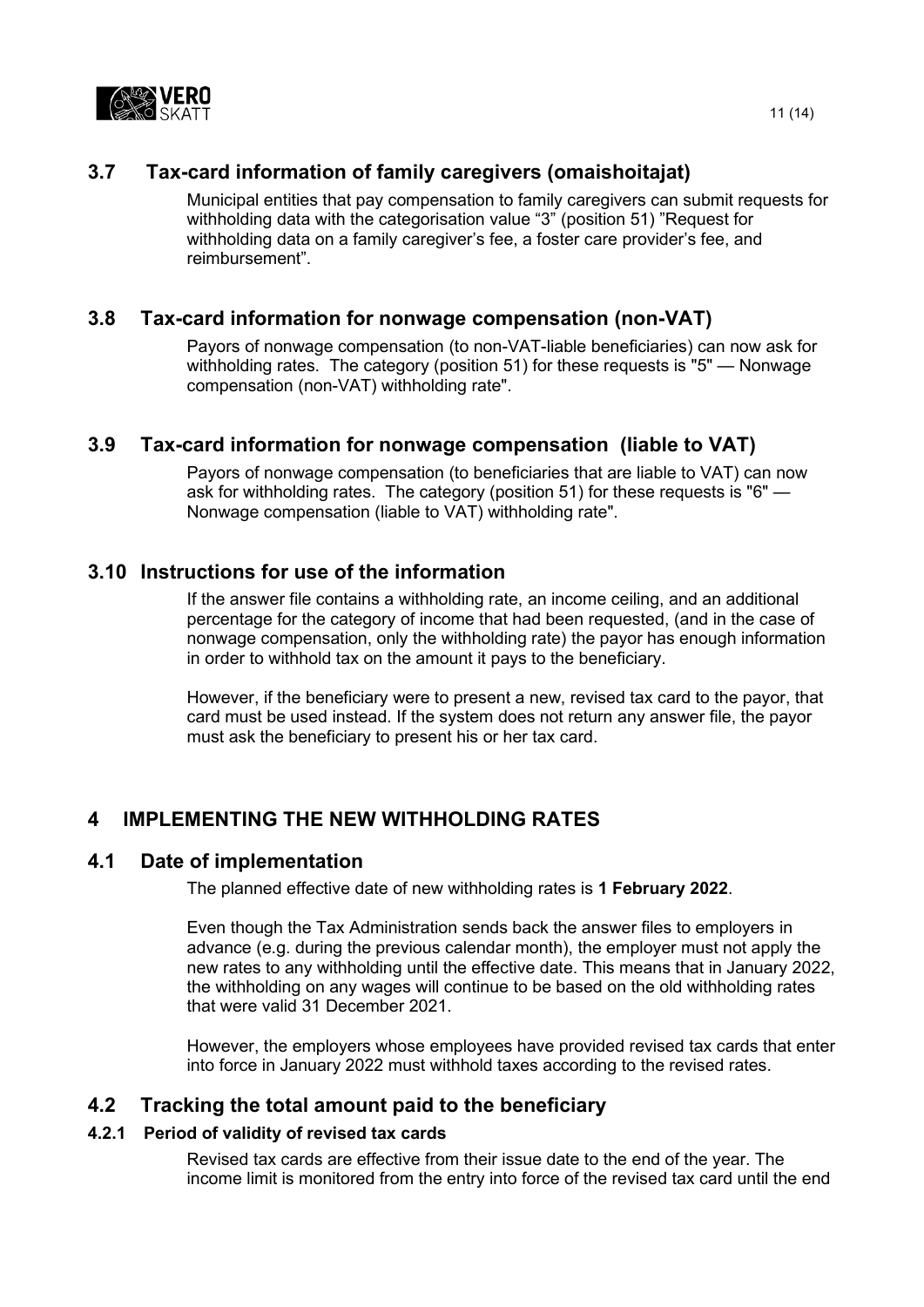

of the year, if the card contains an instruction to this effect. For example, if a revised tax card has 1 January 2022 as its effective date, there must be no re-start of the tracking of accrued income on 1 February.

### <span id="page-11-0"></span>**5 WHEN THE EMPLOYER (PAYOR) HAS RECEIVED THE WITHHOLDING RATES VIA DIRECT TRANSFER, BENEFICIARIES DO NOT HAVE TO PRESENT THEIR CARD**

Employees need not give a printed tax card to their employer if the employer already has received the withholding data electronically, through direct transfer, from the Tax Administration. Employers must inform their employees that their withholding data has been received online and that there is no need to show the cards.

Starting on the effective date of the year's tax cards, the employer must withhold tax according to the transferred data, unless the employee presents a different tax card (i.e. a card that has been revised).

We recommend that the employers that participate in the direct-transfer scheme become familiar with the information included in the received answer files in good time before the payday. If there is no withholding rate for some or all employees, it is important to ask your employees to present their tax cards.

If the employer has not received the withholding data electronically in the direct transfer procedure, the employee must show their card to the employer. This is the case if, for example, employment begins after the transfer request has been submitted.

If no withholding information has been made available, the employer must apply a rate of 60% on its payments going to the employee.

Because the data on revised tax cards is not transmitted electronically, employees must always show their revised tax cards to the employer in the same way as before.

Although the database of the Tax Administration makes a log of who the users are that send in request files, and of the employers (and others) that have been given the withholding data in the answer files, the Tax Administration's customer service does not disclose the logged information. For this reason, the employer must notify their employee if they have not received any withholding data on the employee in the direct online transfer process. If employees enquire about their details transmitted through direct transfer, these enquiries must not be redirected to the Tax Administration.

## <span id="page-11-1"></span>**6 CARRYING OUT THE WITHHOLDING**

#### <span id="page-11-2"></span>**6.1 Tax cards only contain one ceiling value for income**

The tax card for wages has one income ceiling for all income during the year, the basic rate of withholding and the additional rate for withholding.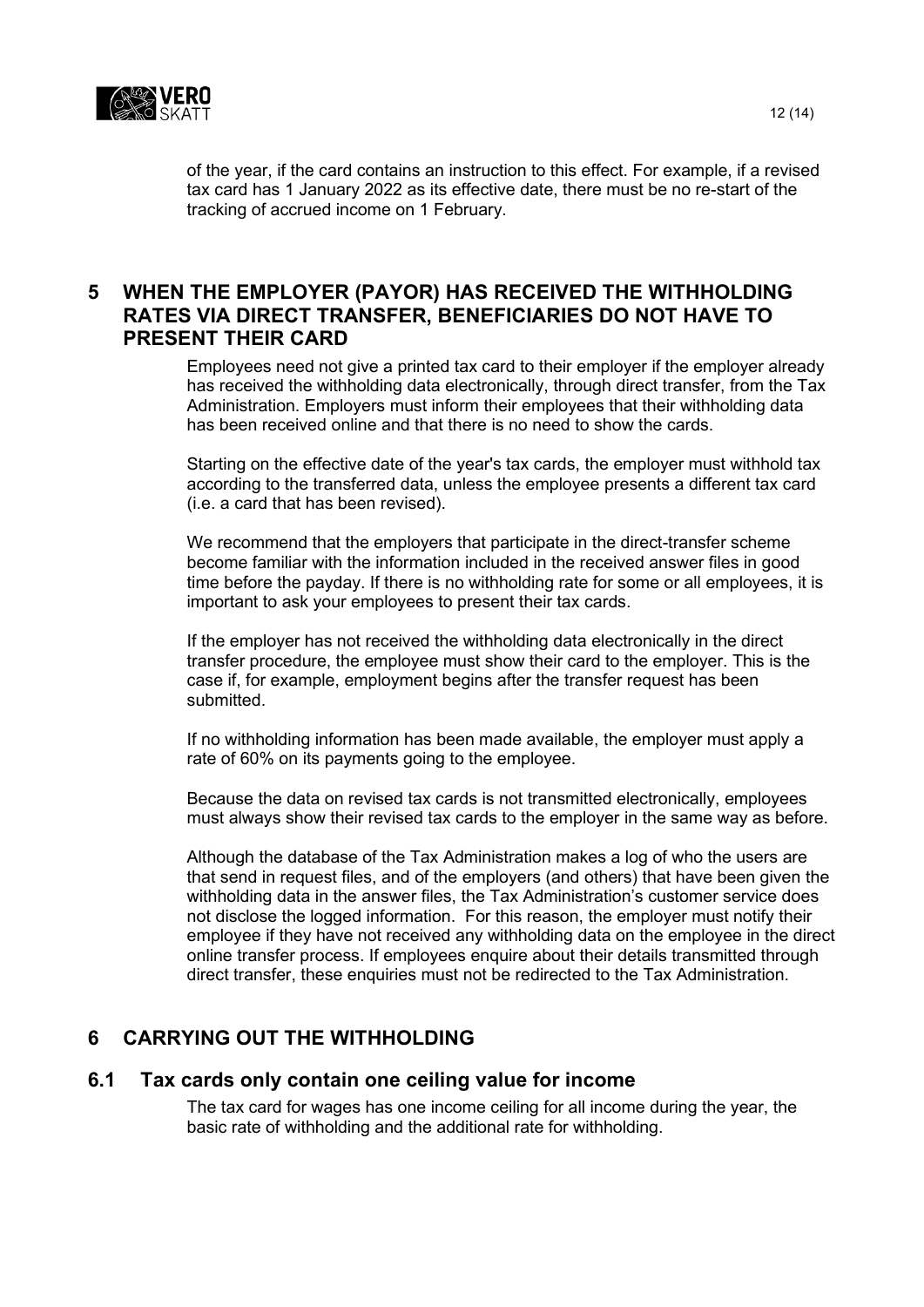

The employer must apply the basic rate until the ceiling is reached. After that, the employer must apply the higher rate (called 'additional rate' — *lisäprosentti*) to all the amounts paid to the employee.

If the employee works for several employers, he or she is expected to keep an eye on the ceiling value: if it is exceeded, a revised tax card should be requested. When the new card is available, the employee must present it to all the employers.

### <span id="page-12-0"></span>**6.2 Income ceiling affecting the rate of withholding**

The tax card contains an income ceiling, withholding rate and an additional withholding rate if the card is for income in the form of family caregiver's fees and reimbursement of expenses, foster care provider's fees, and nonwage compensation (non-VAT).

The payor must withhold tax at the basic withholding rate up to the time when the ceiling is reached. After that, for the rest of the year, the payor must withhold tax at the additional rate.

If there are several payors of fees and nonwage compensation to one individual beneficiary, it is the beneficiary's responsibility to keep monitoring the ceiling value as the payors pay him or her. If necessary, the beneficiary should request a revised tax card with a corrected withholding rate and present it to all the payors.

#### <span id="page-12-1"></span>**6.3 No income ceiling**

The card for nonwage compensation (VAT-liable) only contains a withholding rate and no income ceiling.

The payor must withhold tax at the card's withholding rate. **However, when part of the pay is value-added tax, no money must be withheld on that part**.

In the case of several payors, it is the beneficiary's responsibility to watch the ceiling value as the payors pay him or her. If necessary, the beneficiary should request a revised tax card with a corrected withholding rate and present it to all the payors.

#### <span id="page-12-2"></span>**6.4 Rules on rounding out the amounts of money**

The amounts to be withheld must be computed in euros and cents. When computation is finished, the result is then rounded out to the nearest cent as usual. If the third decimal is 1, 2, 3 or 4, the amount must be rounded down. If it is from 5 to 9, the last cent must be rounded up.